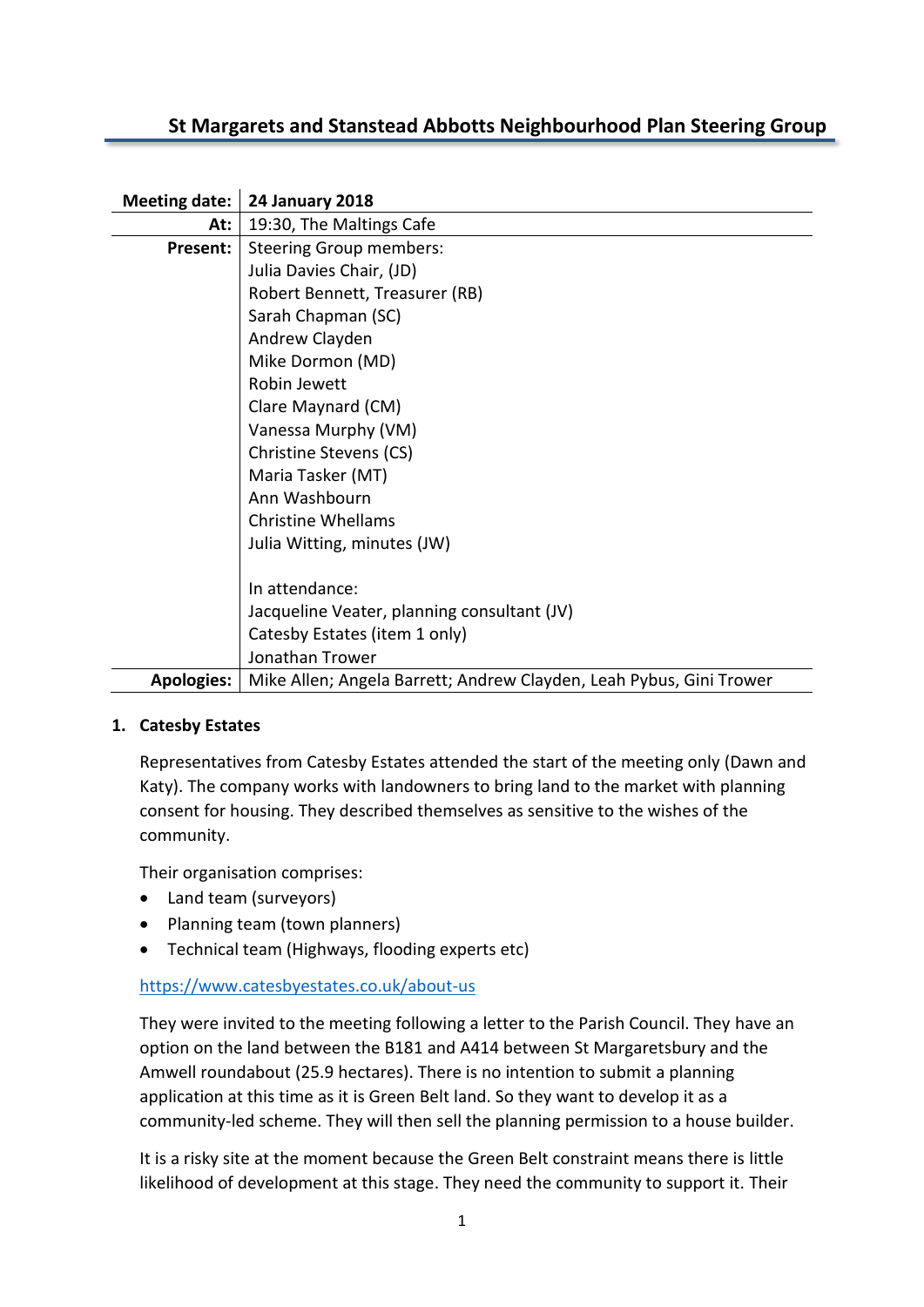argument for exceptional need to build on Green Belt is housing need, where there is a neighbourhood plan supporting it. For this reason, they want to work with the Neighbourhood Plan group to look at community benefits they can offer. They have read that the school is at capacity with no room to expand. So they have drawn up initial plans of 120 houses and school.

Catesby said that the landowner also owns the fields to the south, and the Council say that they are opposed to development there on grounds of coalescence.

If ever released for housing, landscaping would be important. Biodiversity would be "a huge factor". Would look to enhance with new green space.

An "attenuation area" (ie a flood basin) would be in the design to meet flood risk need.

Affordable housing would have to meet East Herts Council criteria, ie. 40%. This would be intermediate housing and council housing. Size of houses would have to be aligned with council evidence of demand/need. The density is planned at 32 per hectare, which is at the lower end for developments. Affordable housing will be "pepper potted" across the site and allocated by the Council to the Housing Association they work with.

The group asked how committed they are to meeting the affordable housing policy. There was some discussion about the risk of Catesby's plans being changed subsequently by the developer. They said they will cost it all out so that the house builder takes over the outline plan that Catesby works up. As Catesby take a percentage of the profit, they have an interest in profitability. They assured the group that they have never had a situation where the planner then goes on develop something different.

The group discussed the feasibility of setting a condition that the homes are offered to local people first. Catesby said that it is possible to ask for the first offer to go to local people on the housing waiting list. It is unlikely to be possible to lock in a condition to sell only to local people. It is only possible to control this via renting and community-led housing schemes.

It is possible to attach to a decision notice that only certain parts of the land can be built on. Would need a management company to maintain the open space that's left, via a service charge on the residents. The council won't maintain such spaces.

# **2. Planning updates**

- i. East Hers Council are opposing the Briggens Quarry in the Minerals Plan consultation.
- ii. An application was rejected at Home Farm a retrospective application at the industrial site.
- iii. The group was encouraged that the focus of the Catesby presentation was on a community-led scheme, unlike the sites the County Council has sold off in St Margarets, with no affordable housing.
- iv. The Spinney, Hoddesdon Rd, development has been agreed by East Herts Council.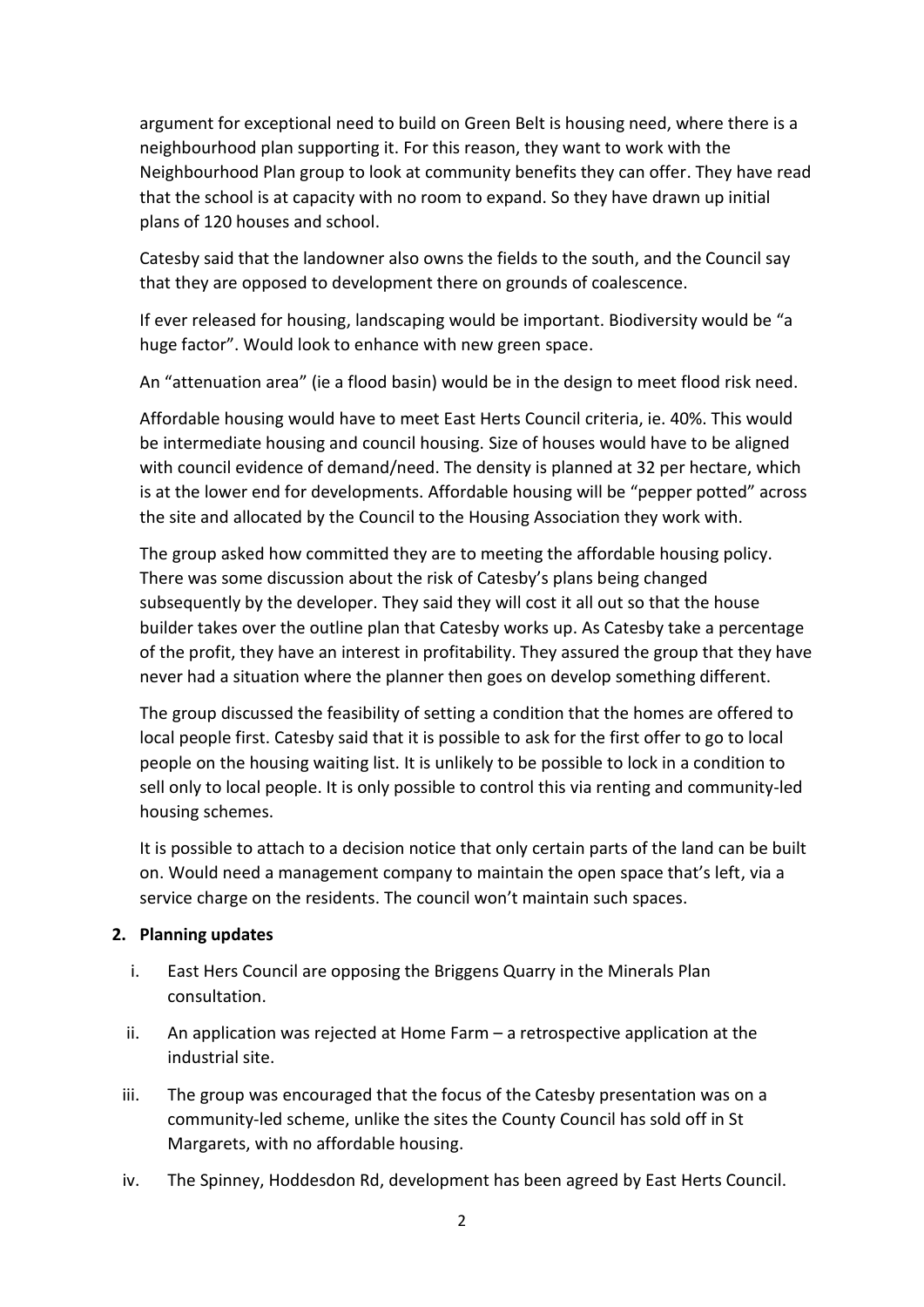v. The Wilderness, Hoddesdon Rd has been sold. No information about the buyer or plans has been located. **ACTION CS.**

#### **3. St Margarets walkaround**

Photos 2-15: CM to ask Nigel Copping why the open spaces on the Granary were not built on. It was noted that if these sites are not built on, we can still ask for them to be brought into more effective community use. **ACTION CM**

Photo 12: The Pumping Station has a reference to "the Common". To check the Common Land register. **ACTION RB**

Photos 13-14: There was a proposal to develop this, but it seems to be off the market.

Photos 15-17 and 21-23: Catesby have an option on this land (see above)

Photos 18-20: Application for 6 dwellings was turned down 6 years ago on environmental grounds and the developers have just come back with another scheme.

There was a discussion about the feasibility of coming up with enough sites around the village to meet the target number of houses. We should identify empty homes, empty flats above shops, brownfield sites and heritage assets as well as green houses. (**ACTION** - **group**)

## **4. Community Engagement Strategy**

SC has obtained the Otley Strategy and will use it as a template to develop our plan. It is important to group the stakeholders, identify consultation methods that can be used and develop an action plan.

It was agreed to form a Comms Working Group, comprising Sarah Chapman, Vanessa Murphy , Maria Tasker and Julia Witting. The group will meet and work on this – **ACTION Comms Working Group**

It was noted that Hertford Heath has done a good village survey that we can look at. **ACTION JV**

It was agreed that a project plan must be developed so that the Comms plan can be mapped to it. **ACTION JV**.

## **5. Management Working Group**

A Management Working Group will be formed to address financial control and governance. It will comprise, Rob Bennett, Julia Davies, Mike Dormon and Christine Stevens. Jacqueline Veater will provide support. There was some discussion about the extent to which the Parish Clerk is needed to support this. It was agreed to invite her to the initial meeting to clarify this. **ACTION Management Working Group**

## **6. Neighbourhood plan policies**

These will be developed at a later stage in line with the project plan.